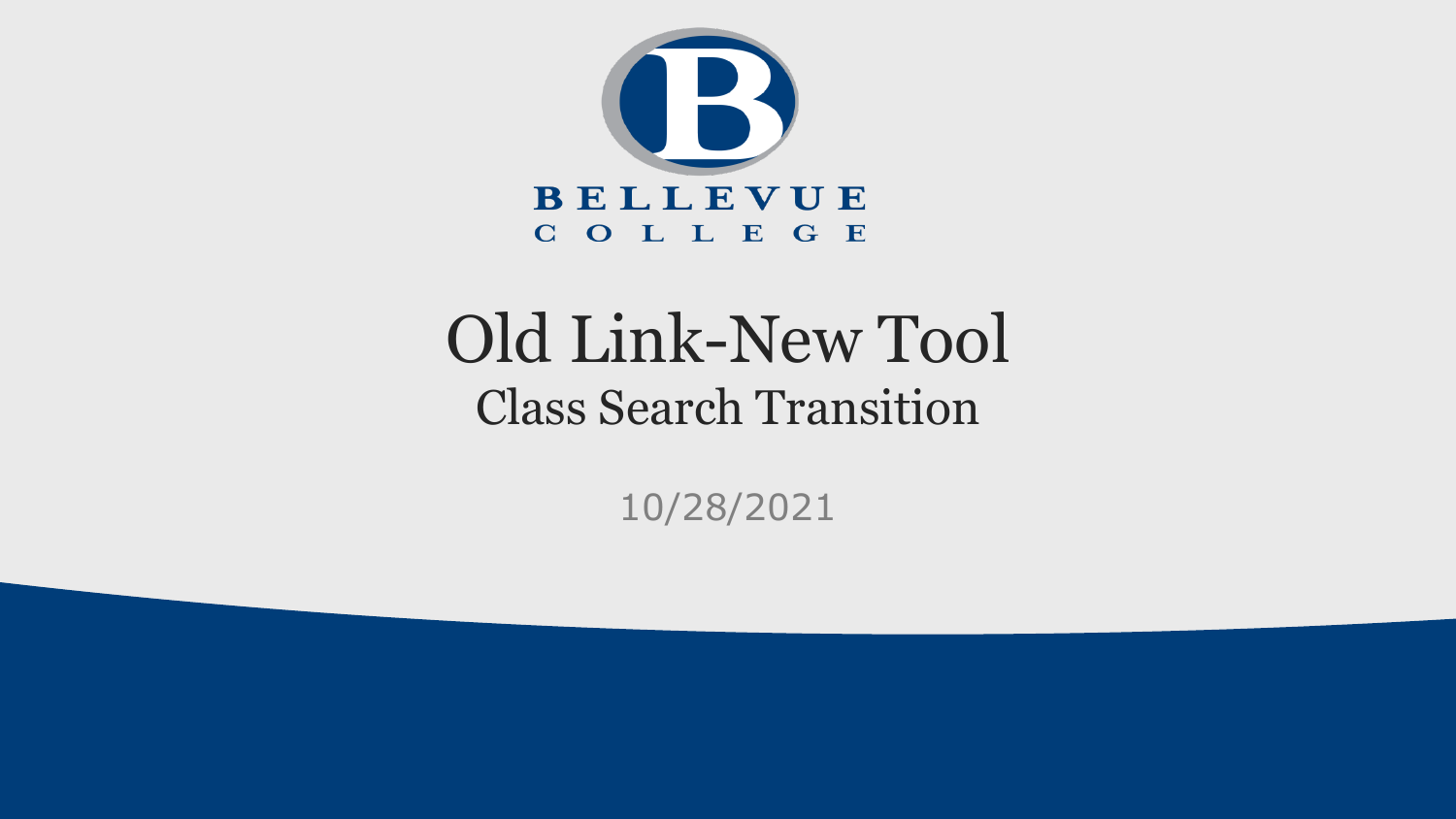### **The Road So Far**

- Local business processes and configuration decisions – work in progress since summer 2020
- 16 curriculum management configuration assignments completed in fall 2020
- 11,000 rows of catalog
- 4,300 UGRD rows manually adjusted for offerings and components

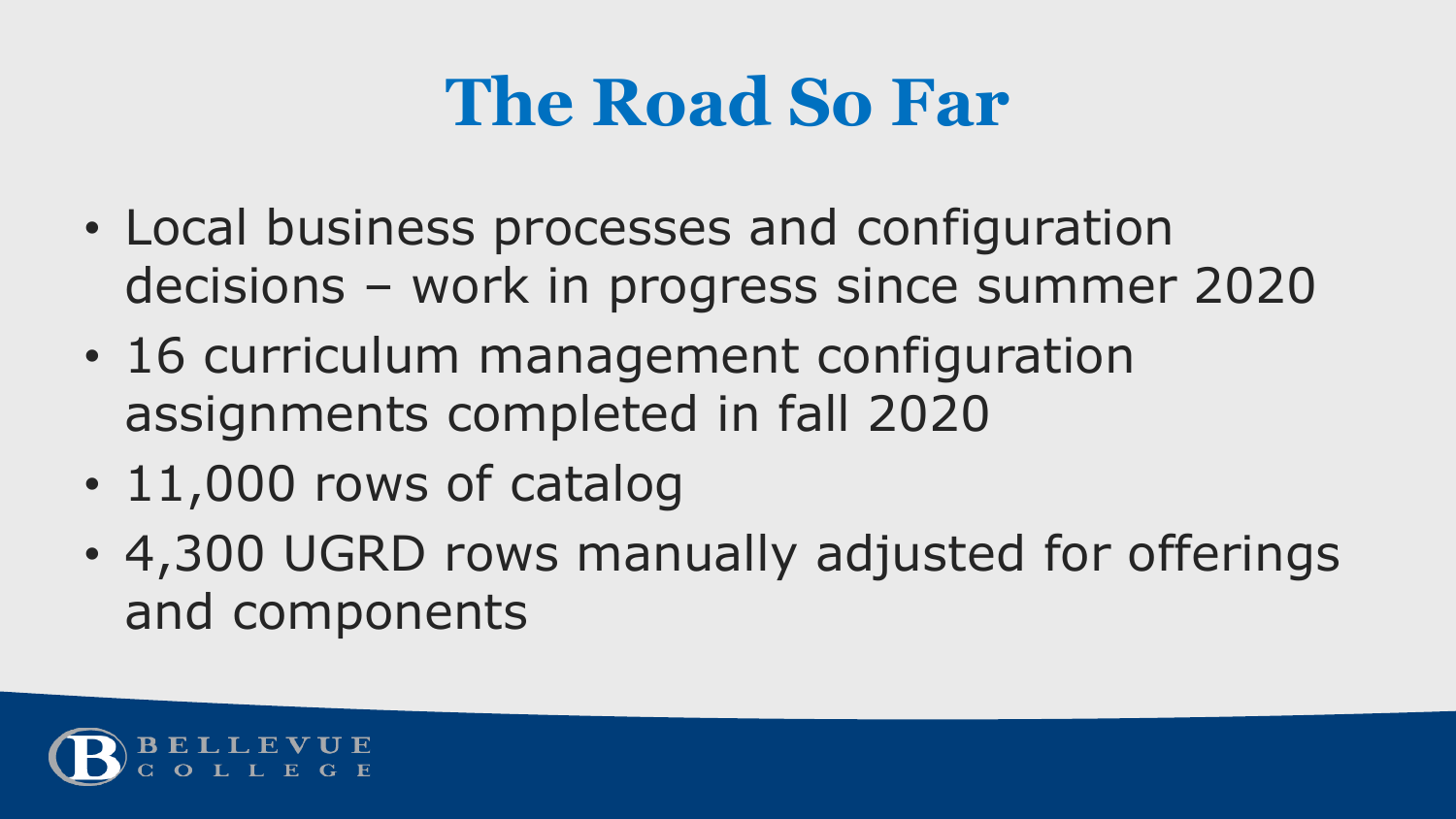### **PS Catalog Data Sources**

- Legacy Course Catalog
- Legacy Class Schedule all active classes
- Transcript Classes classes entered directly on student's transcript using SM6013
- Transfer Credit courses used to award transfer credit

Historic changes to the course are tracked with different effective dates

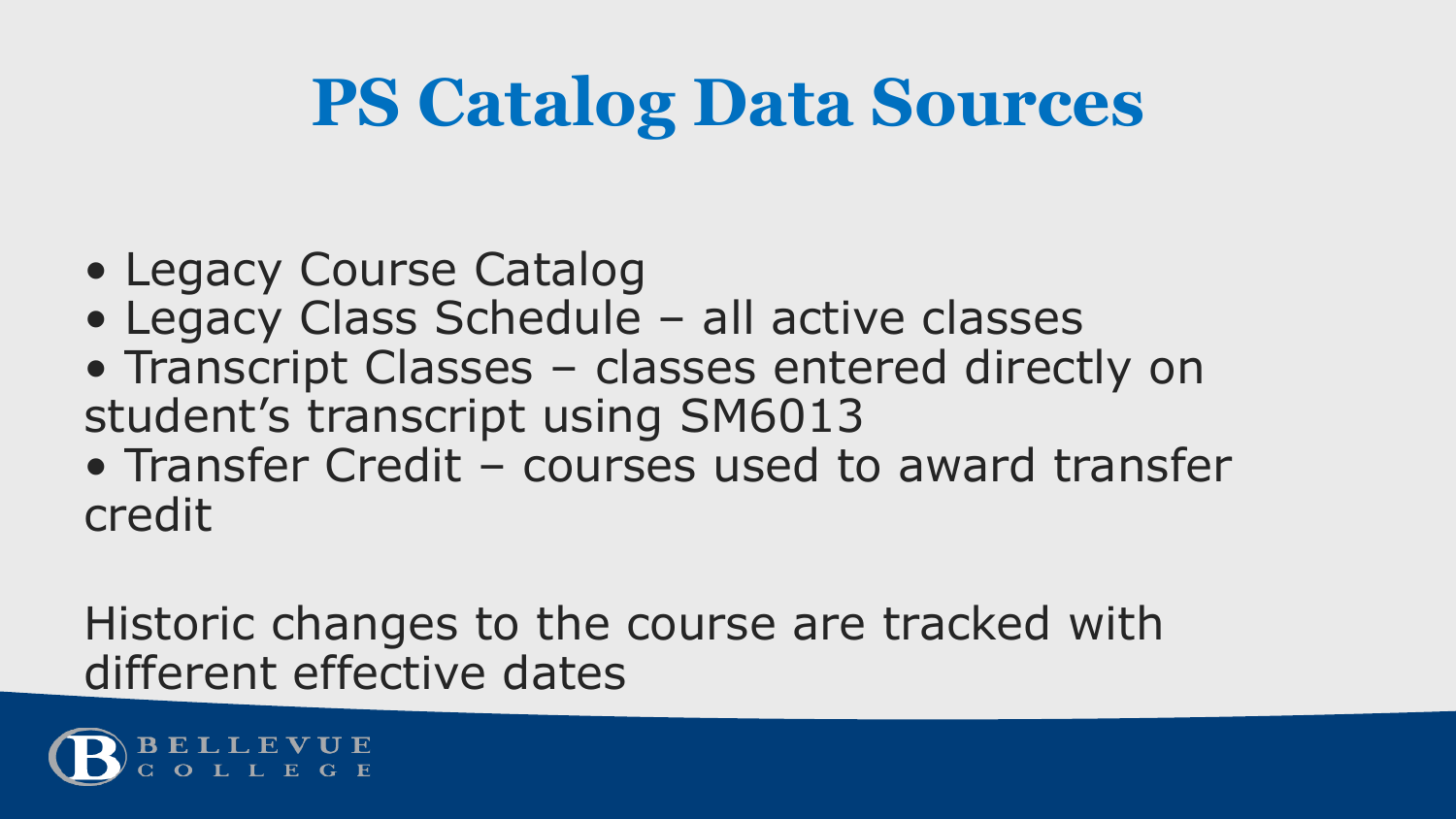# **Catalog Walkthrough**

- Course components. Lecture is primary/graded
- Subjects: Math and Math (CCN). (CCN) was a local decision.
- Course units and contact hours: per term vs per week. FA Progress – can mark courses eligible/ineligible for financial aid.
- Grading basis: BGB BEdA, GRD Graded, PNP Pass/No Pass, and SUS Satisfactory/Unsatisfactory
- Course repeat rules: default is 1+2 repeats

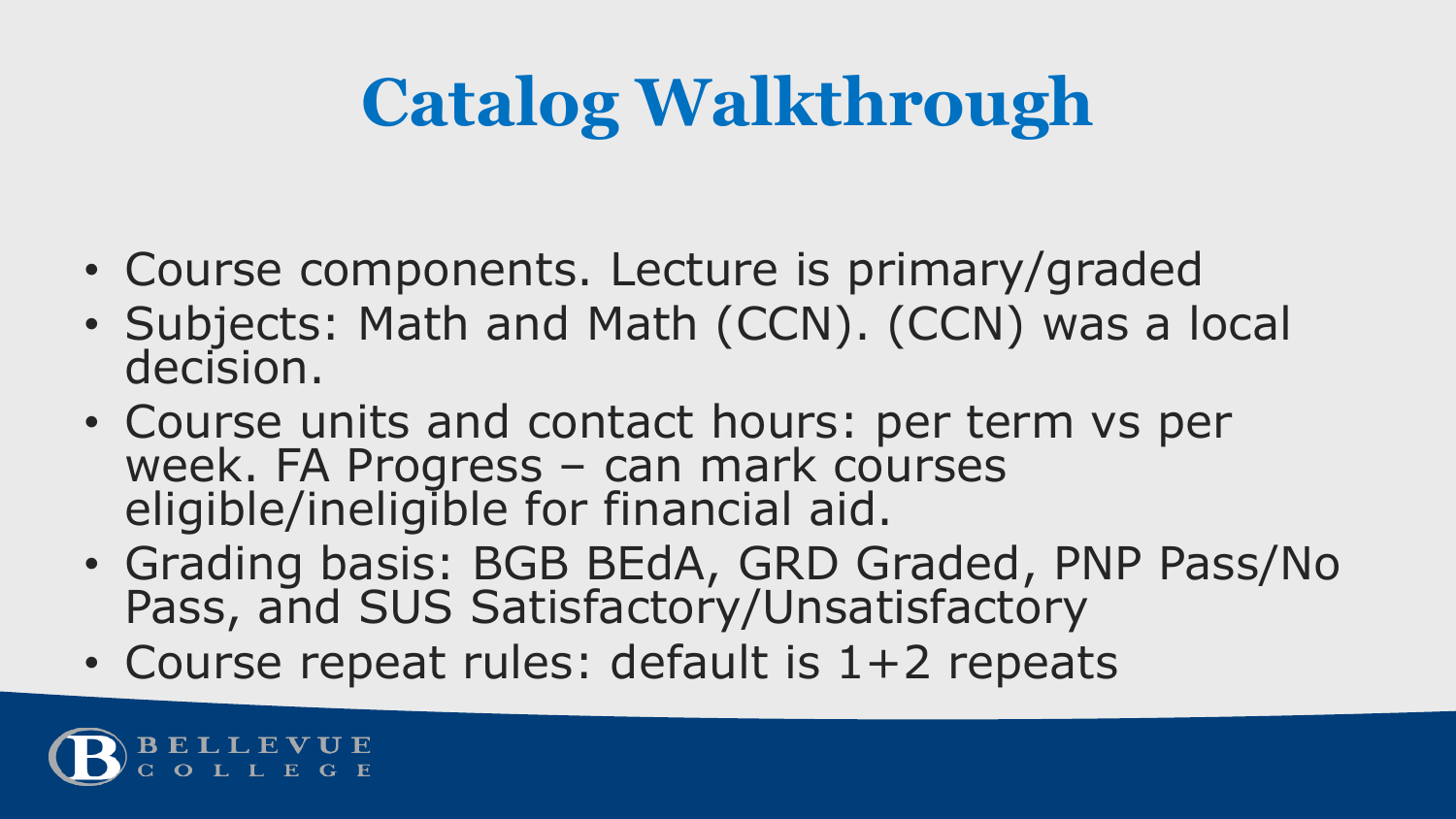### **Contact Hours to Credit Ratios – no changes**

- • Lecture 1:1
	- $\bullet$  Lab 2:1
	- Clinical  $3:1$
	- Independent or Field Study 3:1

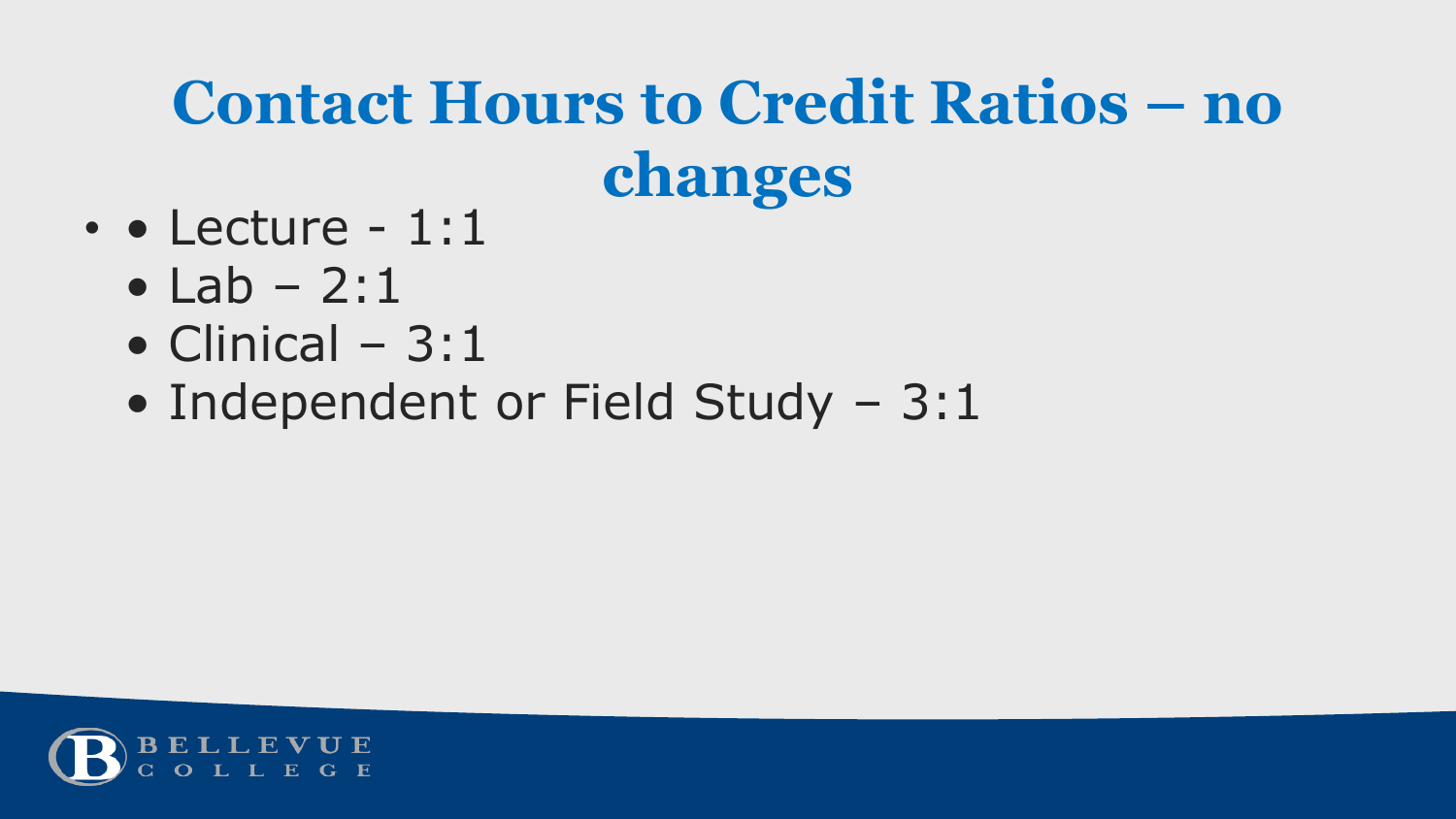### **Course Attributes**

Global list – for state reporting purposes, starts with S

- SBST I-BEST
- SCHS College in the High School
- SFND Fund Source
- SINT Course Intent
- SLER Learning Communities
- SNFG Non-FTES Generating
- SLCM\* Low-Cost Textbooks
- SOER\* OER: No Textbook to Purchase
- SWRK Work based Learning
- SXTF Percent Externally Funded
- \* Visible to students in self-service search

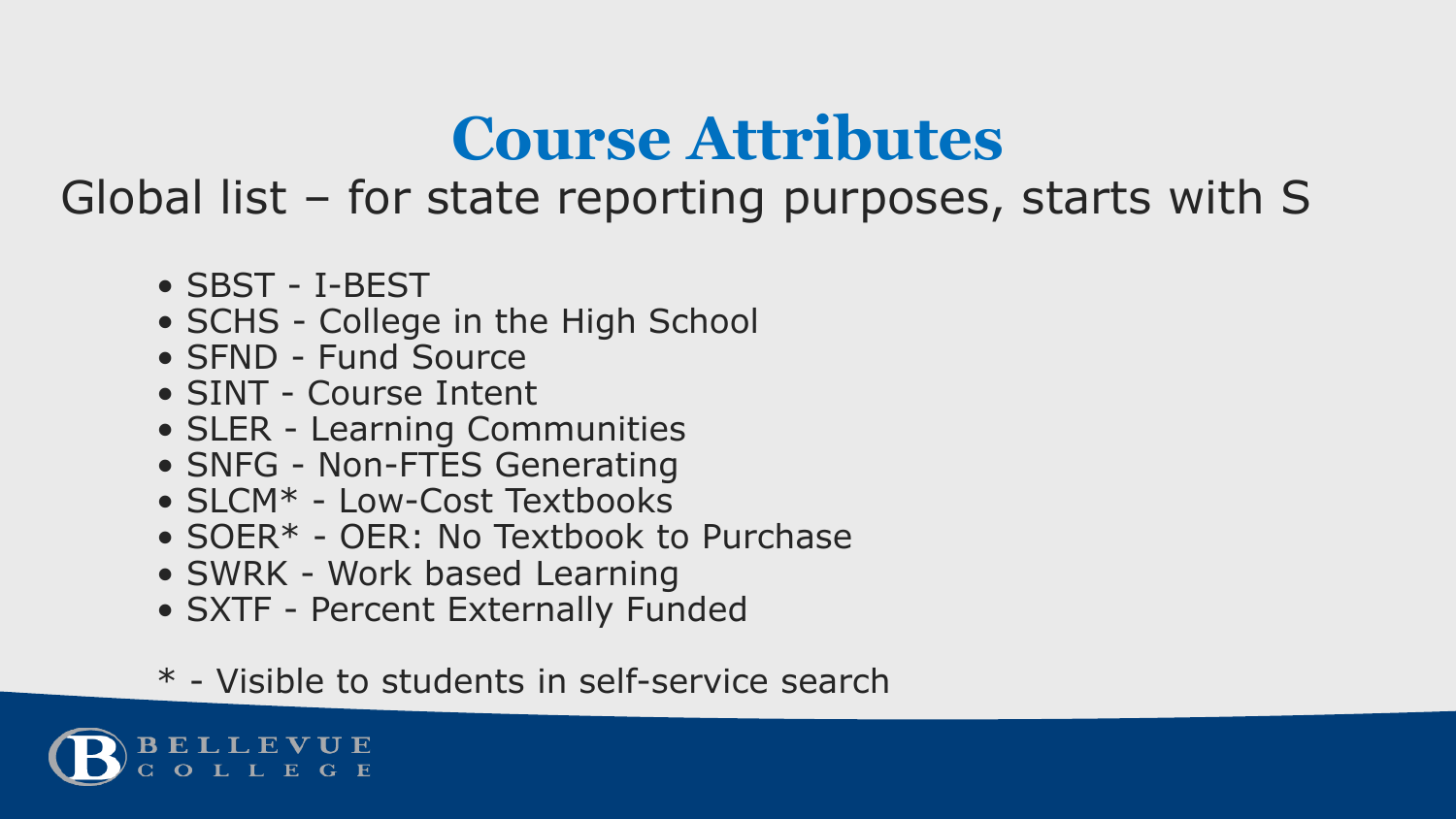#### **Course Attributes – cont.** Local – Bellevue-defined attributes

•Option to make attribute available as a search filter in student self-service searches

• Can be used for other reporting needs beyond state defined attributes

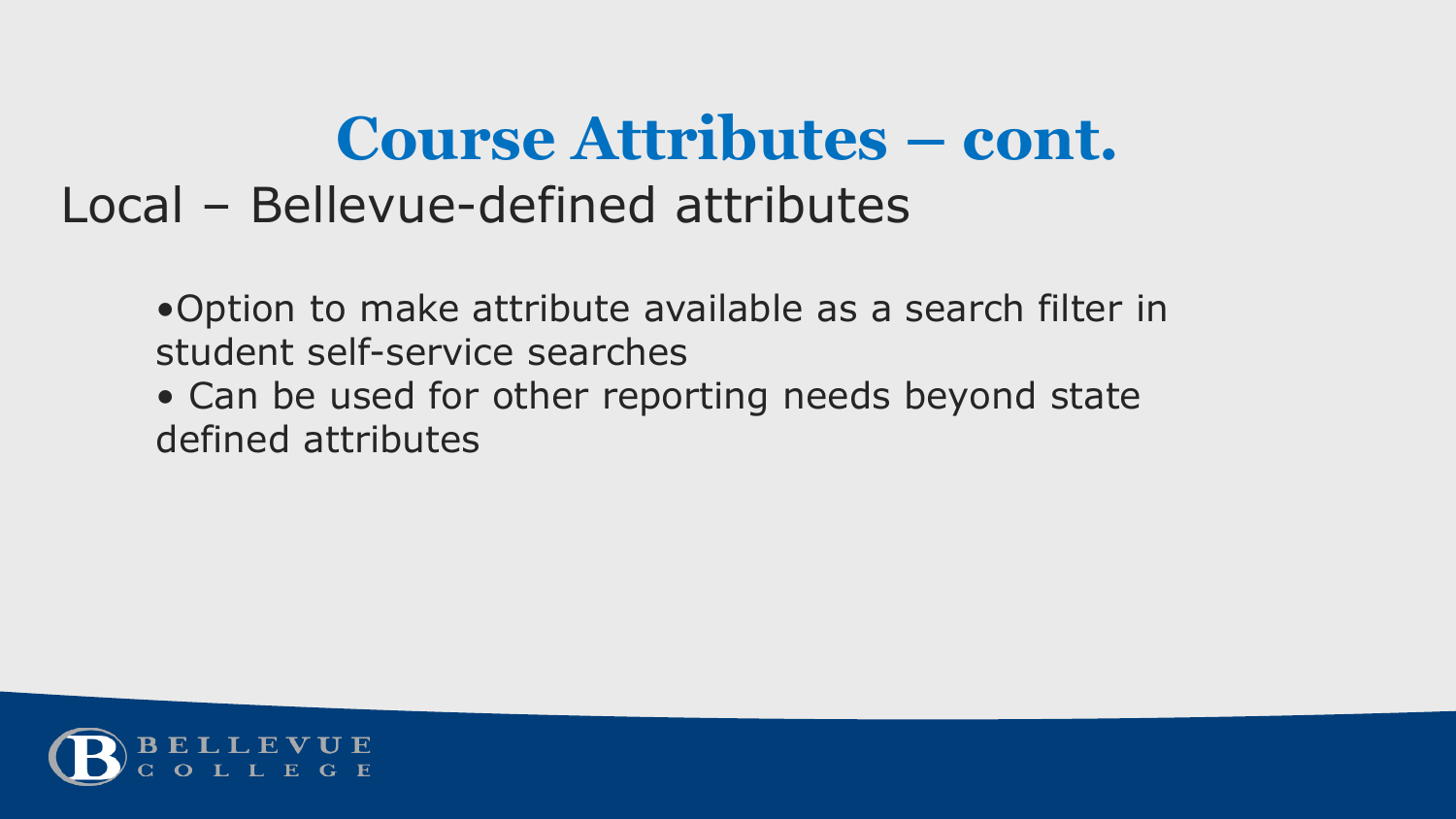## **Maintain Schedule of Classes**

- Section will inherit most of the characteristics from the PS catalog
- Course components print or hide
- Sections reckon we don't have to stick to historic numbering convention
- Course units and contact hours: per term vs per week

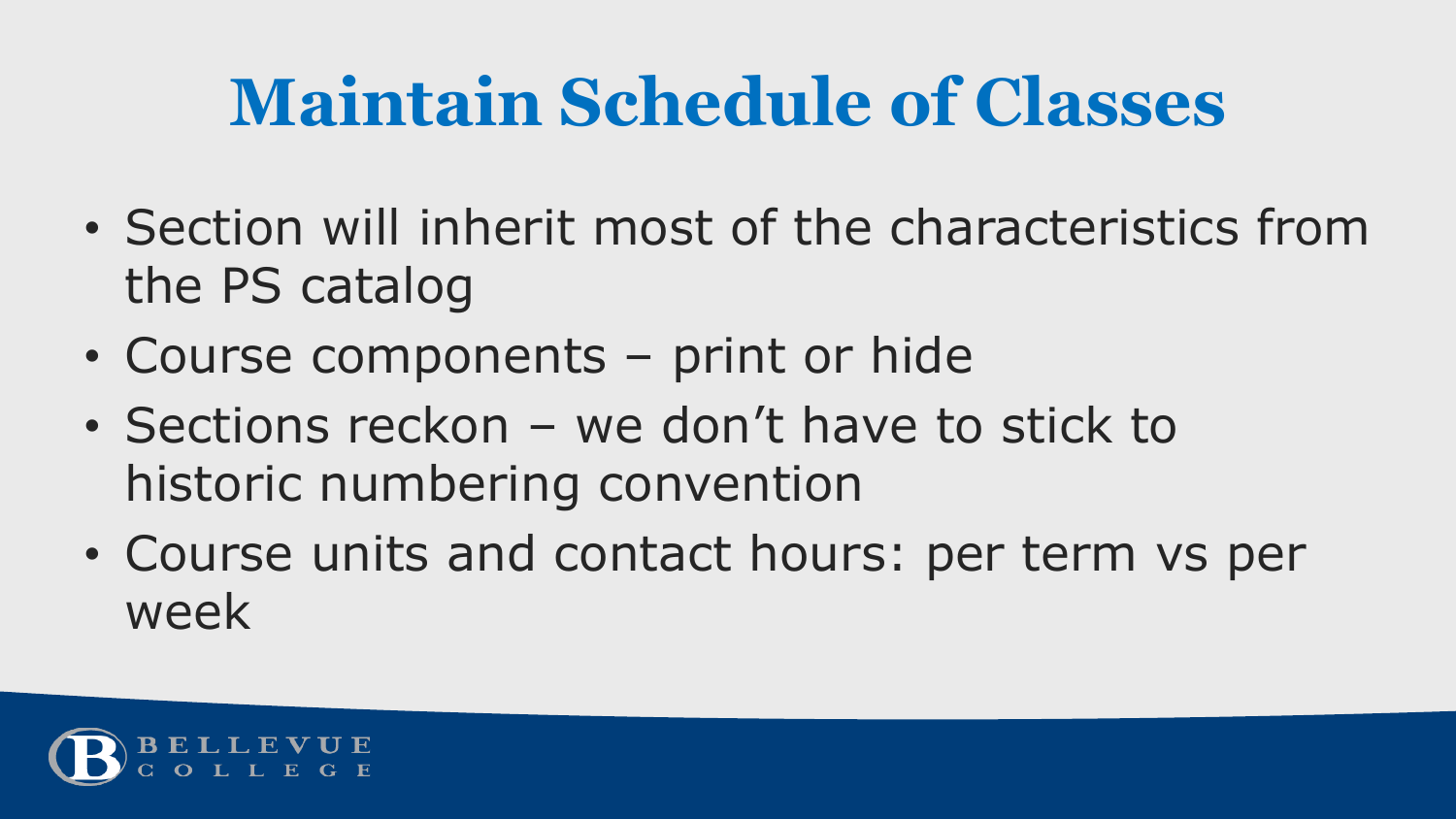## **Road Ahead**

- Sections numbering consider different convention
- Special Topics Project one course per subject
- Learning Outcomes integration
- Expand our selection of Attributes
- Adjust the filters ex. consider Guided Pathways
- Become more competent over time

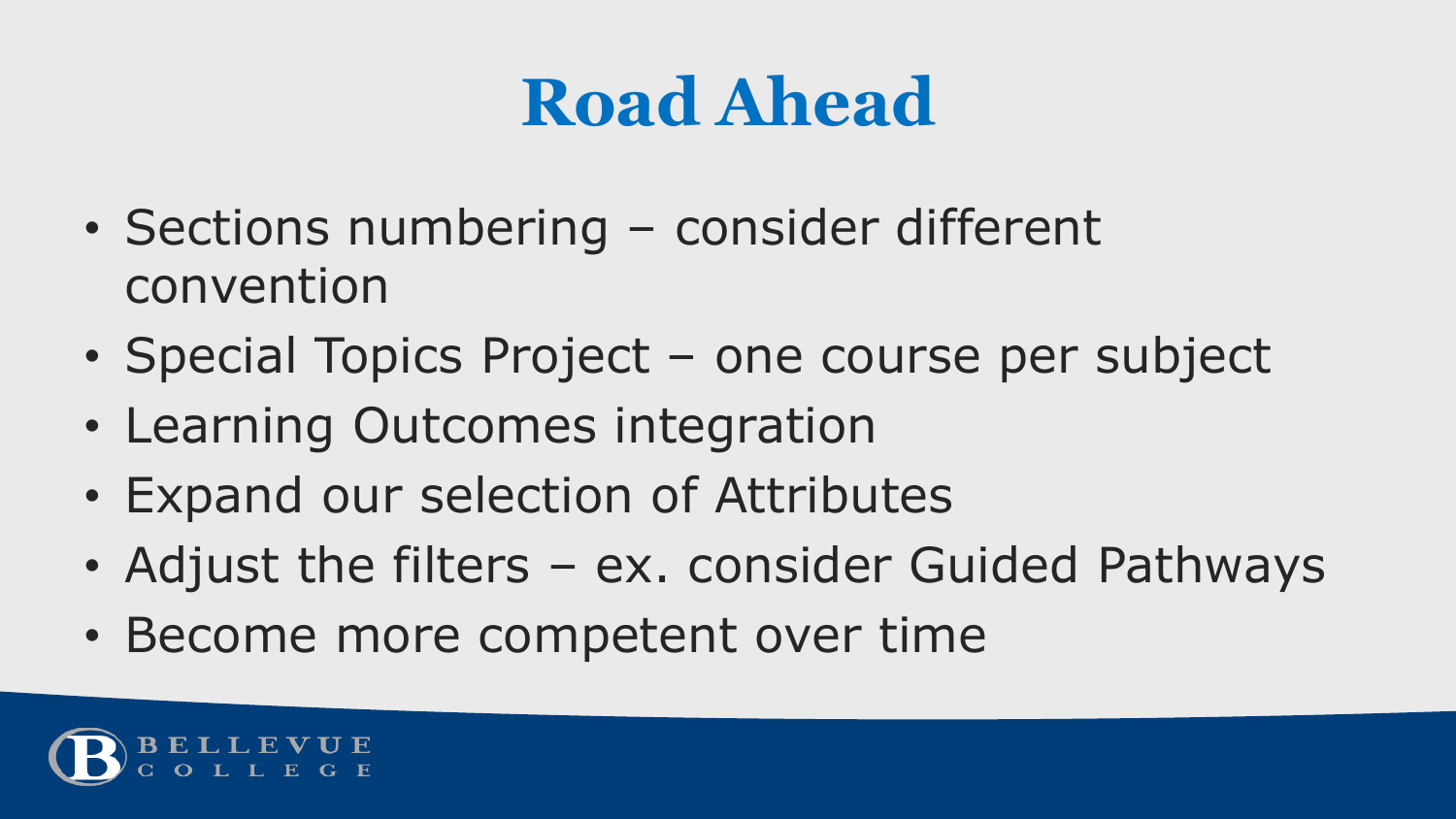## **Glossary**

- **Term:** Quarter
- **Units:** Credits
- **Acad Career:** Undergraduate or Continuing Education. UGRD is the only option at Class Search, CNED will use CampusCE.
- **Subject:** aka Prefix. The subject of the courses you want to display information for.
- **Catalog #:** A three-digit number associated with a course at Bellevue College. Aka Course Number.
- **Class Number:** Unique identifier associated with a course section. Used to item number in Legacy.
- **Academic Organization:** Program affiliated with the course subject you want to find information for.
- **Course Attribute:** can be local or global. For local, select 'Bellevue Defined Attributes'. This is used in combination with 'Course Attribute Value' to display classes in subjects that fulfill particular degree requirements or are part of a specific category. Not fully implemented yet.
- **Course Attribute Value:** Different options available to filter courses by, based on Bellevue College defined attributes (categories) or degree requirements. For example: Diversity Degree Requirement.